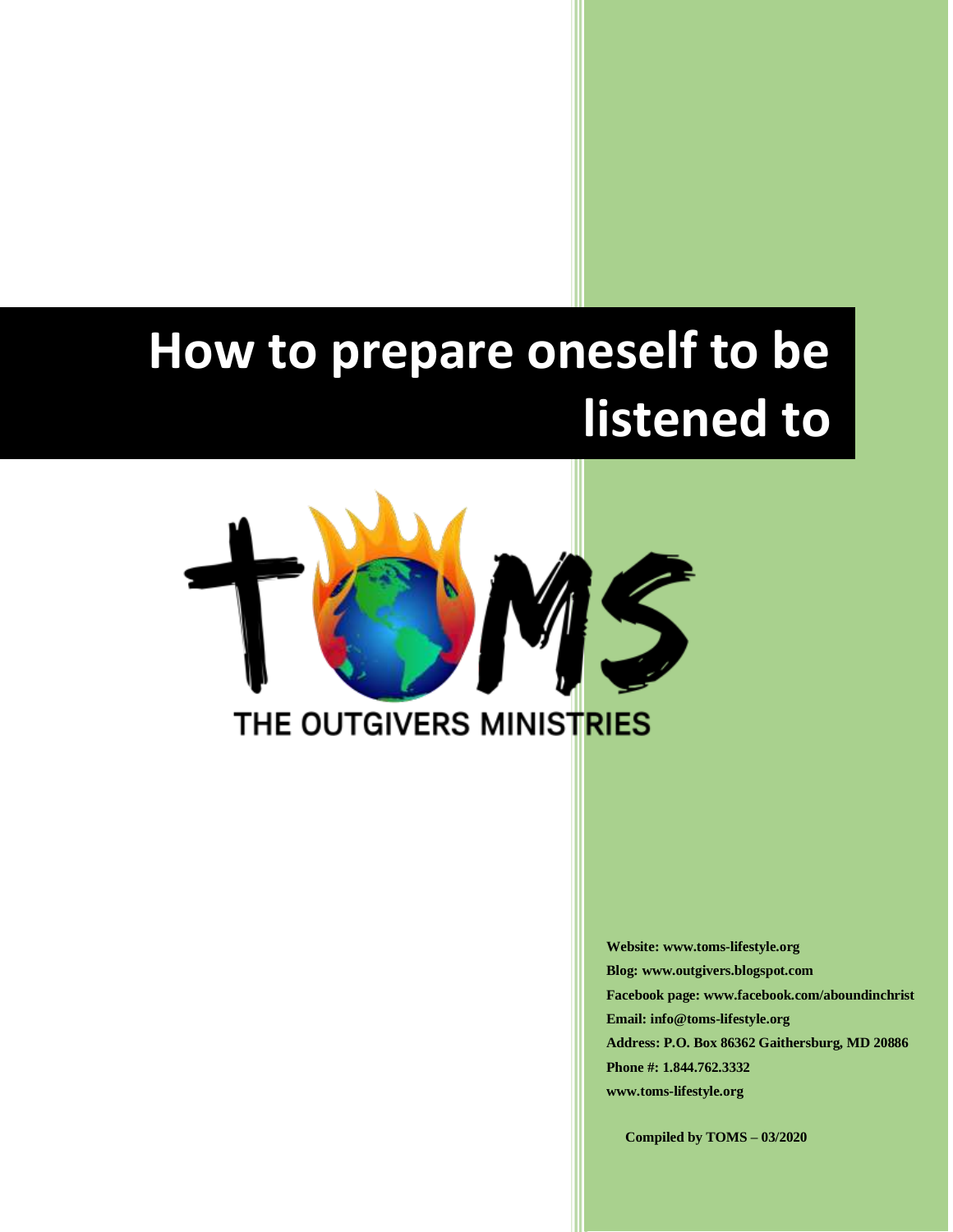## **John 15:20-21 (TLB)**

**<sup>20</sup>** Do you remember what I told you? 'A slave isn't greater than his master!' So since they persecuted me, naturally they will persecute you. And if they had **listened to me**, they would **listen to you!** <sup>21</sup> The people of the world will persecute you because you belong to me, for they don't know God who sent me.

## **Exodus 3:1-6 (NIV)**

## **The Encounter**

**<sup>1</sup>**Now Moses was tending the flock of Jethro his father-in-law, the priest of Midian, and he led the flock to the far side of the wilderness and came to Horeb, the mountain of God.

<sup>2</sup> There the angel of the LORD appeared to him in flames of fire from within a bush. Moses saw that though the bush was on fire it did not burn up.

**<sup>3</sup>** So Moses thought, "I will go over and see this strange sight—why the bush does not burn up."

**<sup>4</sup>** When the LORD saw that he had gone over to look, God called to him from within the bush, "Moses! Moses!" And Moses said, "Here I am."

<sup>5</sup> "Do not come any closer," God said. "Take off your sandals, for the place where you are standing is holy ground."

**<sup>6</sup>** Then he said, "I am the God of your father, the God of Abraham, the God of Isaac and the God of Jacob." At this, Moses hid his face, because he was afraid to look at God.

The Lord has many assignments to accomplish here on earth and He is looking for willing hearts, ready to fulfil these assignments. As children of God, when it comes to fulfilling assignments here on earth, always remember, the assignments are God-given. The assignments are His and He is looking for a trustworthy person in order to entrust him or her with His assignments. It is always a privilege to be chosen by God for a specific assignment. The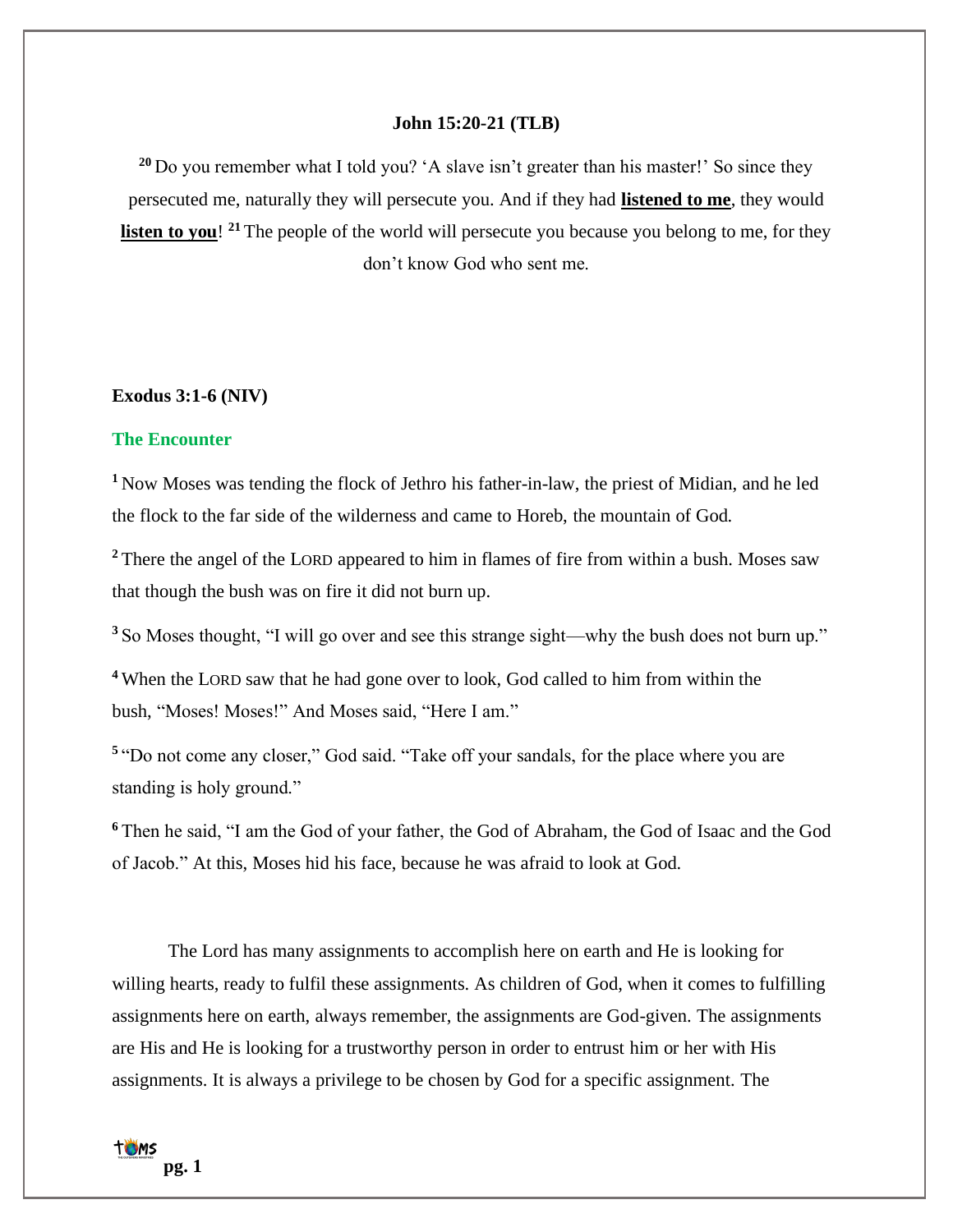choosing process might be in the form of an encounter with the Lord in order to gain our attention, as in the case of Moses.

## **Exodus 3:7-9 (NIV)**

## **The Assignment**

**<sup>7</sup>** The LORD said, "I have indeed seen the misery of my people in Egypt. I have heard them crying out because of their slave drivers, and I am concerned about their suffering.

**<sup>8</sup>** So I have come down to rescue them from the hand of the Egyptians and to bring them up out of that land into a good and spacious land, a land flowing with milk and honey—the home of the Canaanites, Hittites, Amorites, Perizzites, Hivites and Jebusites.

<sup>9</sup> And now the cry of the Israelites has reached me, and I have seen the way the Egyptians are oppressing them.

Moses' assignment was from the Lord and it was clearly stated. We may never know the full picture of an assignment given to us, however, before launching endeavor to receive a word upon which to stand and begin, then progress.

#### **Exodus 3:10 (NIV)**

# **The Mission**

**<sup>10</sup>** So now, go. I am sending you to Pharaoh to bring my people the Israelites out of Egypt."

Proceeding an assignment or assignments from the Lord, the individual ought to be sent by the Lord on a specific mission. Assignments are sometimes very challenging to accomplish; therefore, we need every support possible in order to make it a success. Therefore, when the Lord sends you, you can be sure He will be with you and provide every support you need in the process.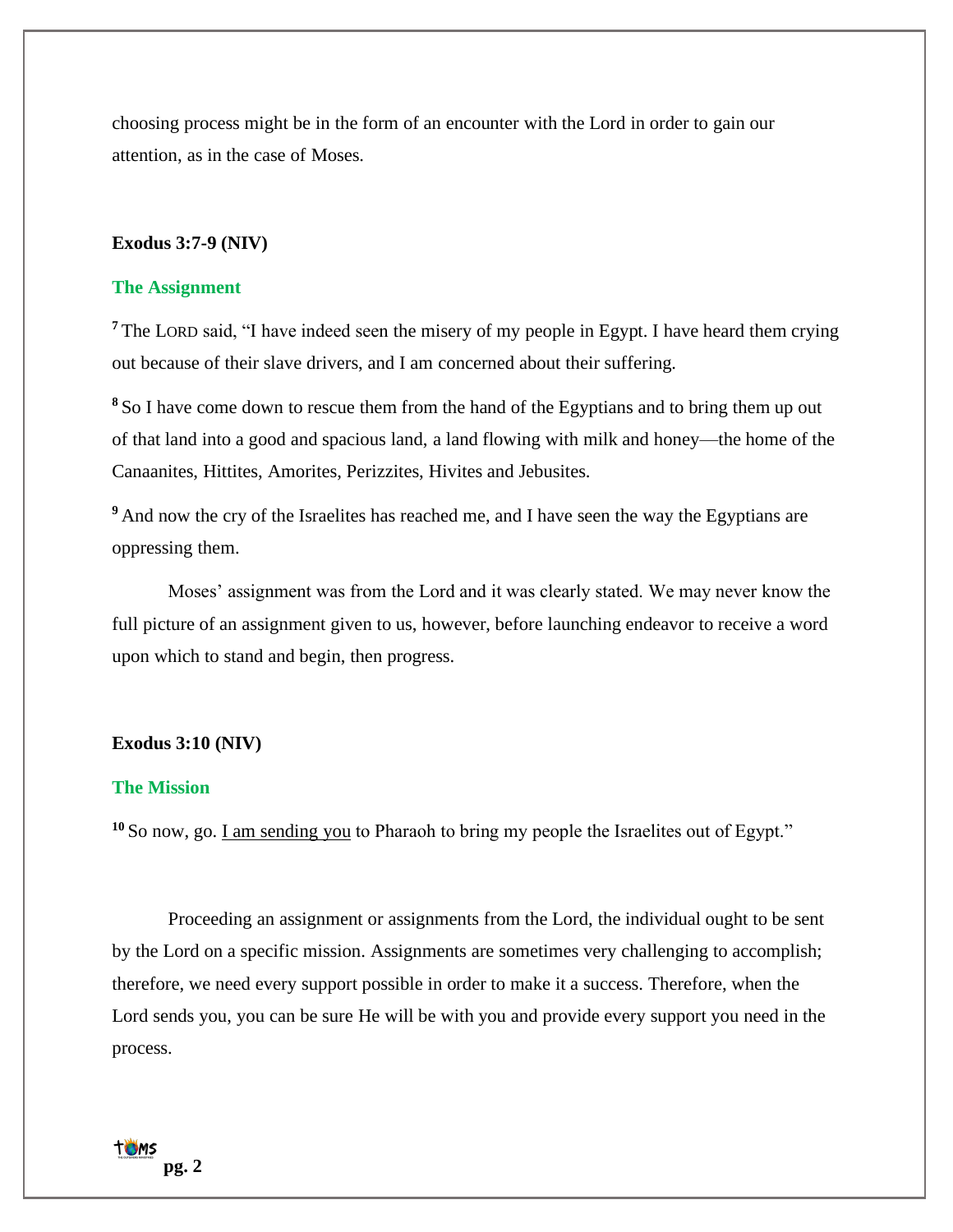# **Exodus 3:11 (NIV)**

# **The Limitation(s)**

**<sup>11</sup>** But Moses said to God, "Who am I that I should go to Pharaoh and bring the Israelites out of Egypt?"

Man's standard of qualification for God-given assignments are quite different from God's. This is an area where we sometimes get it wrong. Quite often, what we consider a limitation in us, is what God is getting ready to highlight by showing Himself strong in our weakness(es).

# **2 Corinthians 12:8-10 (NKJV)**

**<sup>8</sup>** Concerning this thing I pleaded with the Lord three times that it might depart from me.

**<sup>9</sup>** And He said to me, "My grace is sufficient for you, for My strength is made perfect in weakness." Therefore, most gladly I will rather boast in my infirmities, that the power of Christ may rest upon me.

**<sup>10</sup>** Therefore I take pleasure in infirmities, in reproaches, in needs, in persecutions, in distresses, for Christ's sake. For when I am weak, then I am strong.

## **Exodus 3:12 (NIV)**

# **The Lord's Guarantee to His Sent**

**<sup>12</sup>** And God said, "I will be with you. And this will be the sign to you that it is I who have sent you: When you have brought the people out of Egypt, you will worship God on this mountain."

The Lord's guarantee to His sent one (Moses), was that He will be with Moses. Also, He equipped Moses with a sign of how the result will look like. "When you have brought the people out of Egypt, you will worship God on this mountain (**Exodus 3:12b NIV)**." So, Moses, knew His assignment, knew that the Lord will be with Him, and he also knew the expected outcome.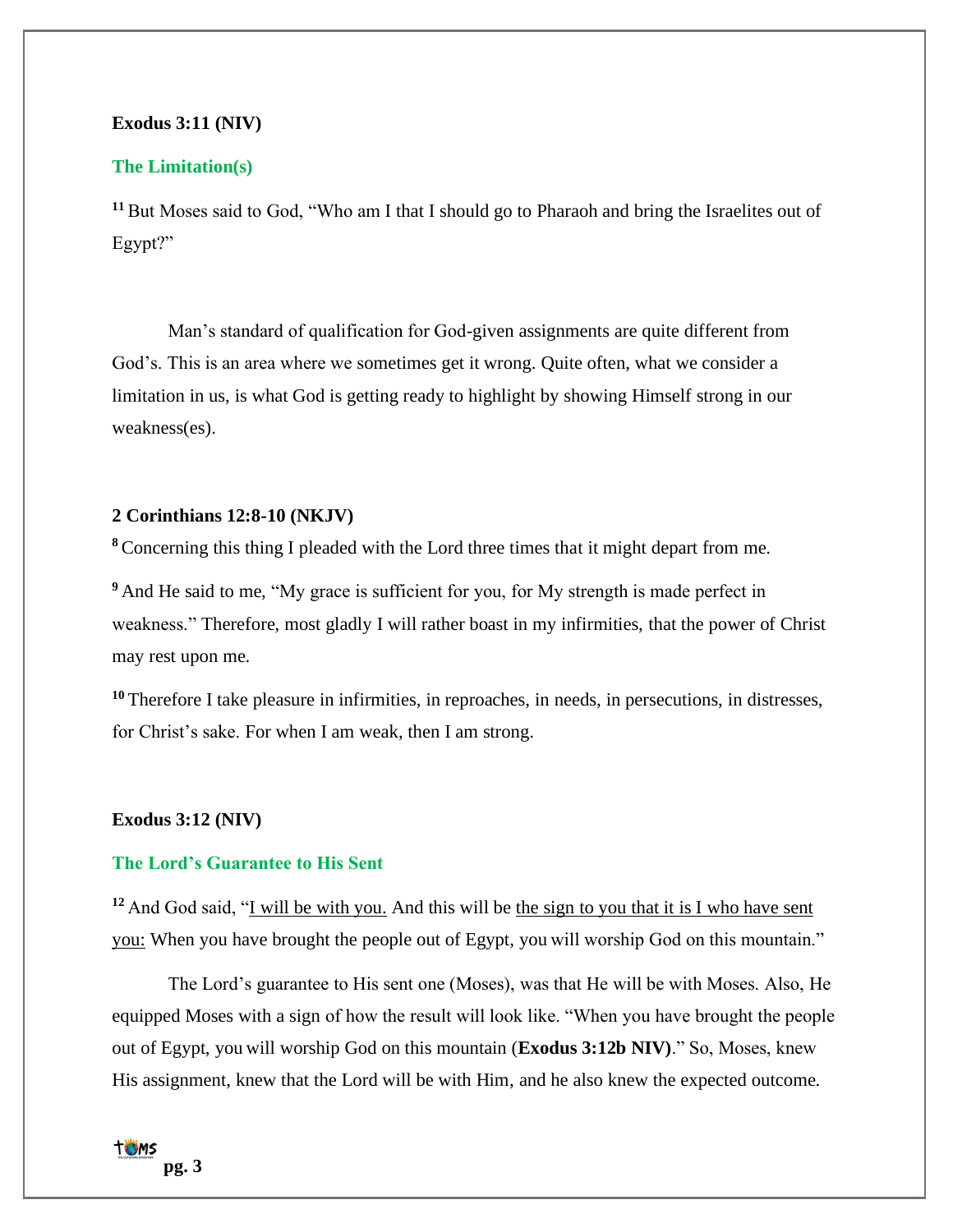Subsequently, we will see that the Lord will give Moses specific instructions and strategies (**Exodus 3:16-21 NIV)** on how to go about the assignment.

This is not an unusual pattern from the Lord. A similar situation happened to Abraham **(Genesis 12:1-3 NIV).** There is usually an appointment of the person for the assignment, a beginning instruction, instructions/strategies and a clearly stated outcome. What we usually do not know are the challenges we may encounter along the way. If Abraham, Moses and the many others chosen for an assignment by the Lord knew or know the mountains of trials they will face in the process,

1) They may reconsider **(Hebrews 10:38).**

2) It will no longer be a faith walk and so it will be displeasing to God **(2 Corinthians 5:7; Hebrews 11:6).**

# **Exodus 3:13-15 (NIV)**

# **Man's Fears and Questions. God's Response.**

**<sup>13</sup>** Moses said to God, "Suppose I go to the Israelites and say to them, 'The God of your fathers has sent me to you,' and they ask me, 'What is his name?' Then what shall I tell them?"

**<sup>14</sup>** God said to Moses, "I AM WHO I AM. This is what you are to say to the Israelites: 'I AM has sent me to you."

**<sup>15</sup>** God also said to Moses, "Say to the Israelites, 'The LORD, the God of your fathers—the God of Abraham, the God of Isaac and the God of Jacob—has sent me to you.' "This is my name forever, the name you shall call me from generation to generation.

When we have a personal revelation of the Lord, it builds up confidence within us to a place where we can boldly communicate to our audience about the God, we "know" not the God we are "told" about. Moses needed that, so do we. "The God of Abraham, the God of Isaac and the God of Jacob" was already known to the people. The new revelation to Moses was "I AM WHO I AM".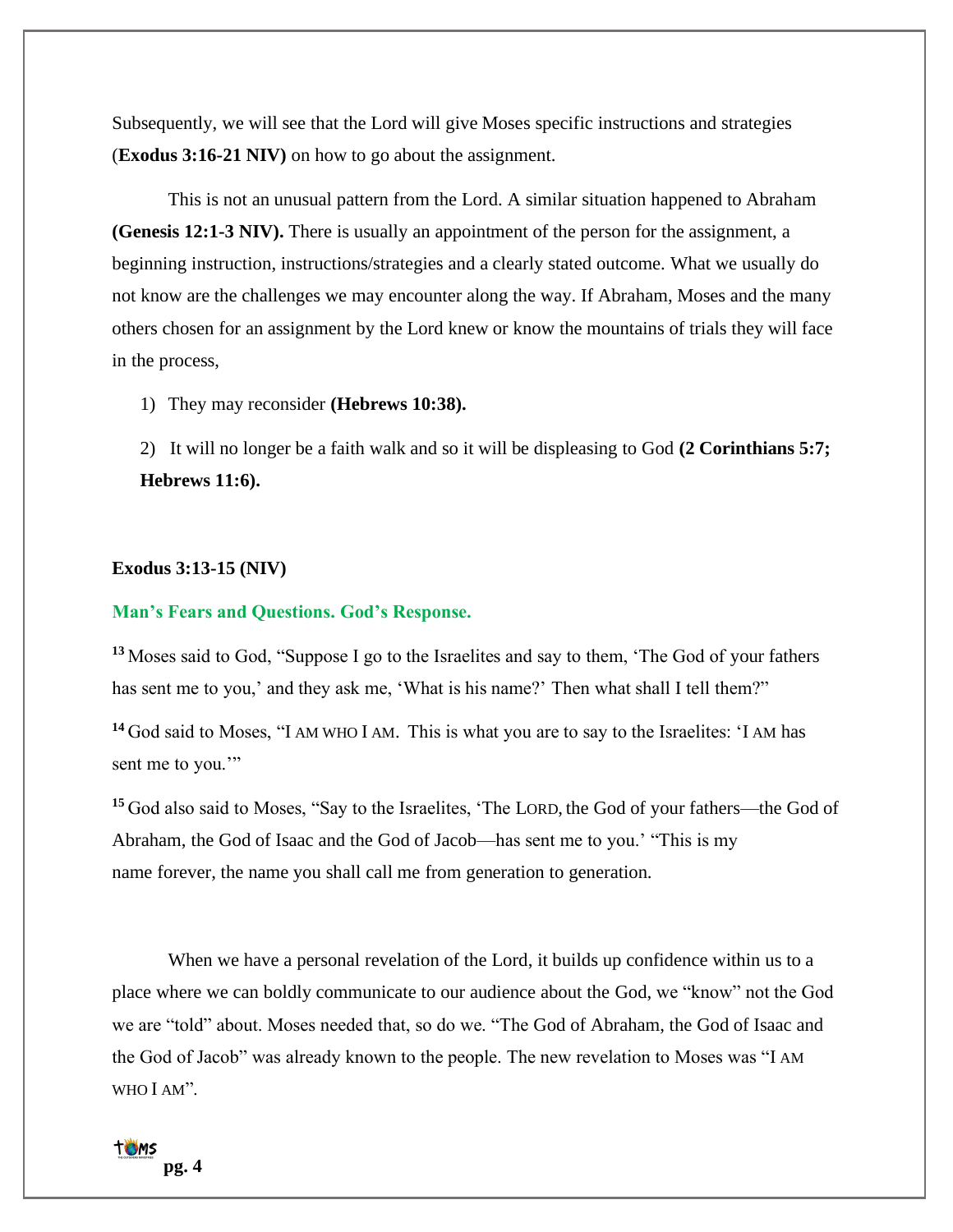# **Exodus 3:16-22 (NIV)**

# **The Specific Instruction (s) / Strategies**

**<sup>16</sup>** "Go, assemble the elders of Israel and say to them, 'The LORD, the God of your fathers—the God of Abraham, Isaac and Jacob—appeared to me and said: I have watched over you and have seen what has been done to you in Egypt.

**<sup>17</sup>** And I have promised to bring you up out of your misery in Egypt into the land of the Canaanites, Hittites, Amorites, Perizzites, Hivites and Jebusites—a land flowing with milk and honey.'

**<sup>18</sup>** "The elders of Israel will listen to you. Then you and the elders are to go to the king of Egypt and say to him, 'The LORD, the God of the Hebrews, has met with us. Let us take a three-day journey into the wilderness to offer sacrifices to the LORD our God.'

**<sup>19</sup>** But I know that the king of Egypt will not let you go unless a mighty hand compels him.

**<sup>20</sup>** So I will stretch out my hand and strike the Egyptians with all the wonders that I will perform among them. After that, he will let you go.

**<sup>21</sup>** "And I will make the Egyptians favorably disposed toward this people, so that when you leave you will not go empty-handed.

**<sup>22</sup>** Every woman is to ask her neighbor and any woman living in her house for articles of silver and gold and for clothing, which you will put on your sons and daughters. And so you will plunder the Egyptians."

Success in every God-given assignment is embedded in total obedience to the Lord, even when we do not fully understand. Moses had a very big and challenging assignment, nevertheless, his success was dependent on his obedience to God. Moses received instructions every step of the way, implemented and received outstanding results.

Today, we like Moses will receive assignments from the Lord and the expectation is for us to be obedient every step of the way. How then should we prepare ourselves such that our audience will listen to us? This is a real problem faced by many who seek to fulfill their God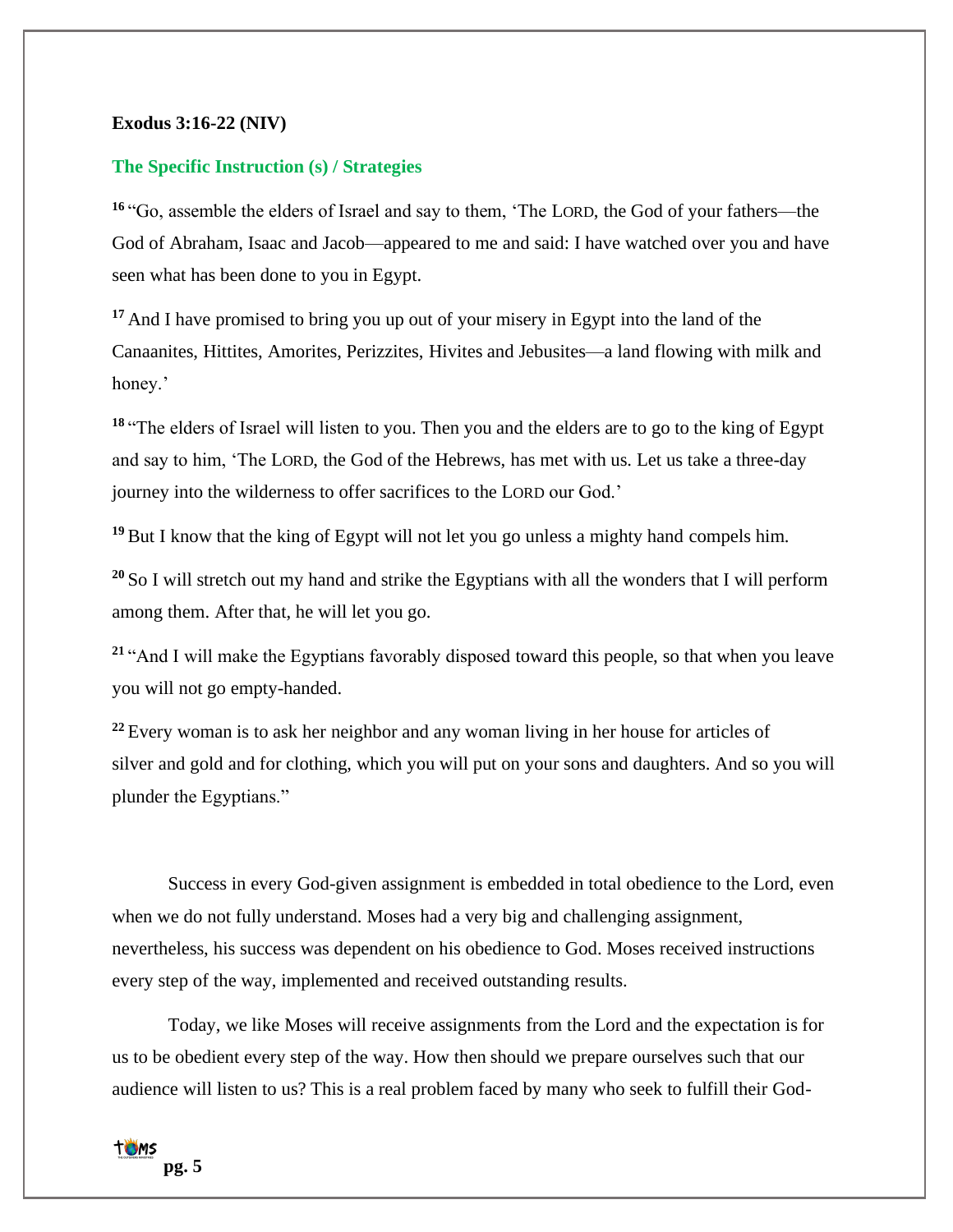given assignment(s) yet are concerned about whether their audience will listen to them. Scripture provides a vast number of people with such challenges and their strategies of success. Let's look at a few together.

## **Exodus 3:18 (NIV)**

**18** "**The elders of Israel will listen to you.** Then you and the elders are to go to the king of Egypt and say to him, 'The LORD, the God of the Hebrews, has met with us. Let us take a three-day journey into the wilderness to offer sacrifices to the LORD our God.'

The Israelites listened to Moses, however, did the Egyptians listen to him?

## **1) Moses' concern was his speech**

After being sent and equipped with his assignment, Moses still thought he will not be listened to.

# **Exodus 4:1 (NIV)**

**<sup>1</sup>**Moses answered, "What if they do not believe me or listen to me and say, 'The LORD did not appear to you'?"

Moses complained about his inability to speak eloquently. This is a real problem among those on an assignment from the Lord. It could be that a person is inarticulate, it could be the lack of the proper vocabulary, etc. Most assignments require that we talk, however, in the absence of eloquence, it does not mean, it is impossible.

# **Exodus 4:10 (NIV)**

<sup>10</sup> Moses said to the LORD, "Pardon your servant, Lord. <u>I have never been eloquent,</u> neither in the past nor since you have spoken to your servant. I am slow of speech and tongue."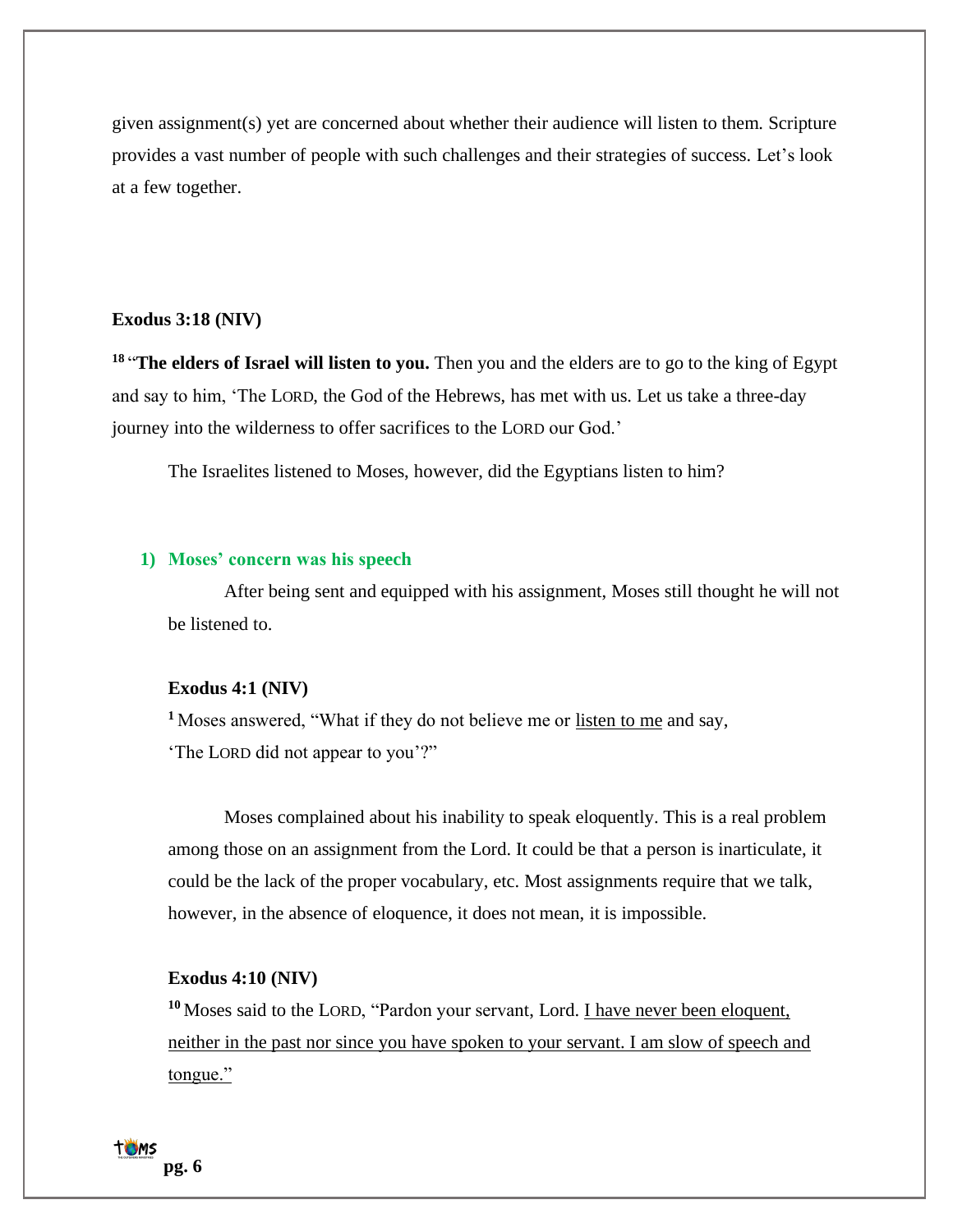God reasoned with Moses and provided additional help to care for his speech deficiency.

# **Exodus 4:14-17 (NIV)**

**<sup>14</sup>** Then the LORD's anger burned against Moses and he said, "What about your brother, Aaron the Levite? I know he can speak well. He is already on his way to meet you, and he will be glad to see you.

**<sup>15</sup>** You shall speak to him and put words in his mouth; I will help both of you speak and will teach you what to do.

**<sup>16</sup>** He will speak to the people for you, and it will be as if he were your mouth and as if you were God to him.

<sup>17</sup> But take this staff in your hand so you can perform the signs with it."

# **2) Gideon's concern was that of identity**

Lack of fame (recognition) and popularity (reputation) is not a legitimate reason to shy away from an assignment from the Lord. Gideon thought he could not save Israel because his clan is the weakest in Manasseh, and he was the least in his family.

# **Judges 6:15 (NIV**)

**<sup>15</sup>** "Pardon me, my lord," Gideon replied, "but how can I save Israel? My clan is the weakest in Manasseh, and I am the least in my family."

The Lord addressed Gideon's concern (identity) from the very beginning and that set the foundation upon which Gideon functioned subsequently.

# **Judges 6:12 (NIV**)

**<sup>12</sup>** When the angel of the LORD appeared to Gideon, he said, "The LORD is with you, mighty warrior."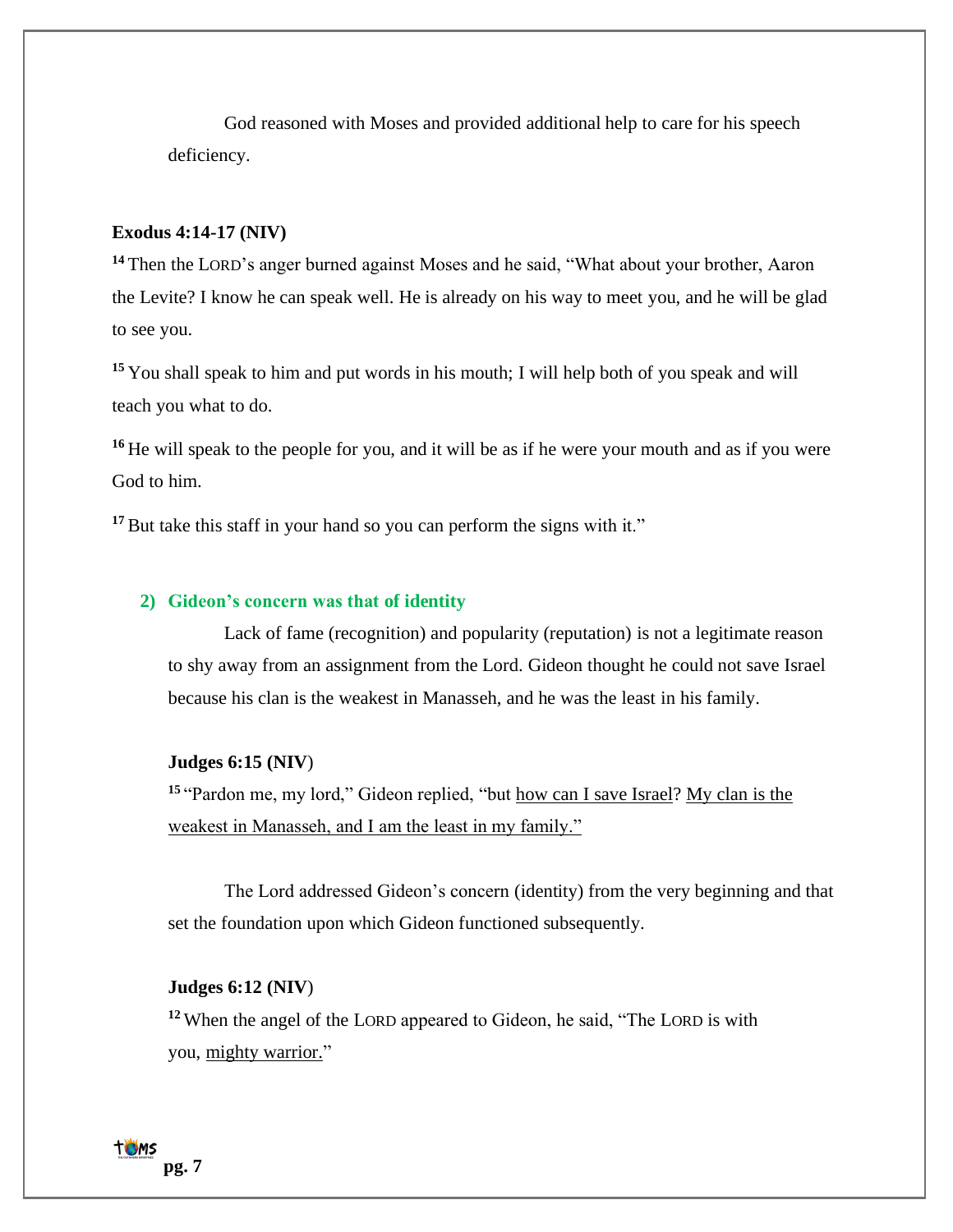# **3) Timothy's concern was that of youthfulness**

Timothy was faced with the responsibility of leadership over a new church at his young age. Being young is coupled with a degree of inexperience and possible disrespect from older individuals in your audience. Through Paul's encouragement, Timothy was able to stay the course and eventually succeeded in his assignment. Paul encourages him to fight the good fight of faith and not fear.

## **1 Timothy 1:18 (NIV**)

<sup>18</sup> Timothy, my son, I am giving you this command in keeping with the prophecies once made about you, so that by recalling them you may fight the battle well.

## **1 Timothy 6:12 (NIV**)

<sup>12</sup> Fight the good fight of the faith. Take hold of the eternal life to which you were called when you made your good confession in the presence of many witnesses.

## **1 Timothy 1:7-8 (NIV**)

<sup>7</sup> For God hath not given us the spirit of fear; but of power, and of love, and of a sound mind.

# **4) Esther was a foreigner**

There are many stereotypical scenarios linked to being a foreigner. Depending on the country, the privileges may not be equal. Esther did not allow her status and other surrounding circumstance define her life. Her strategy was fasting, prayer and a courageous move towards the king. She was received, as a result.

## **Esther 4:15-16 (NIV)**

**<sup>15</sup>** Then Esther sent this reply to Mordecai: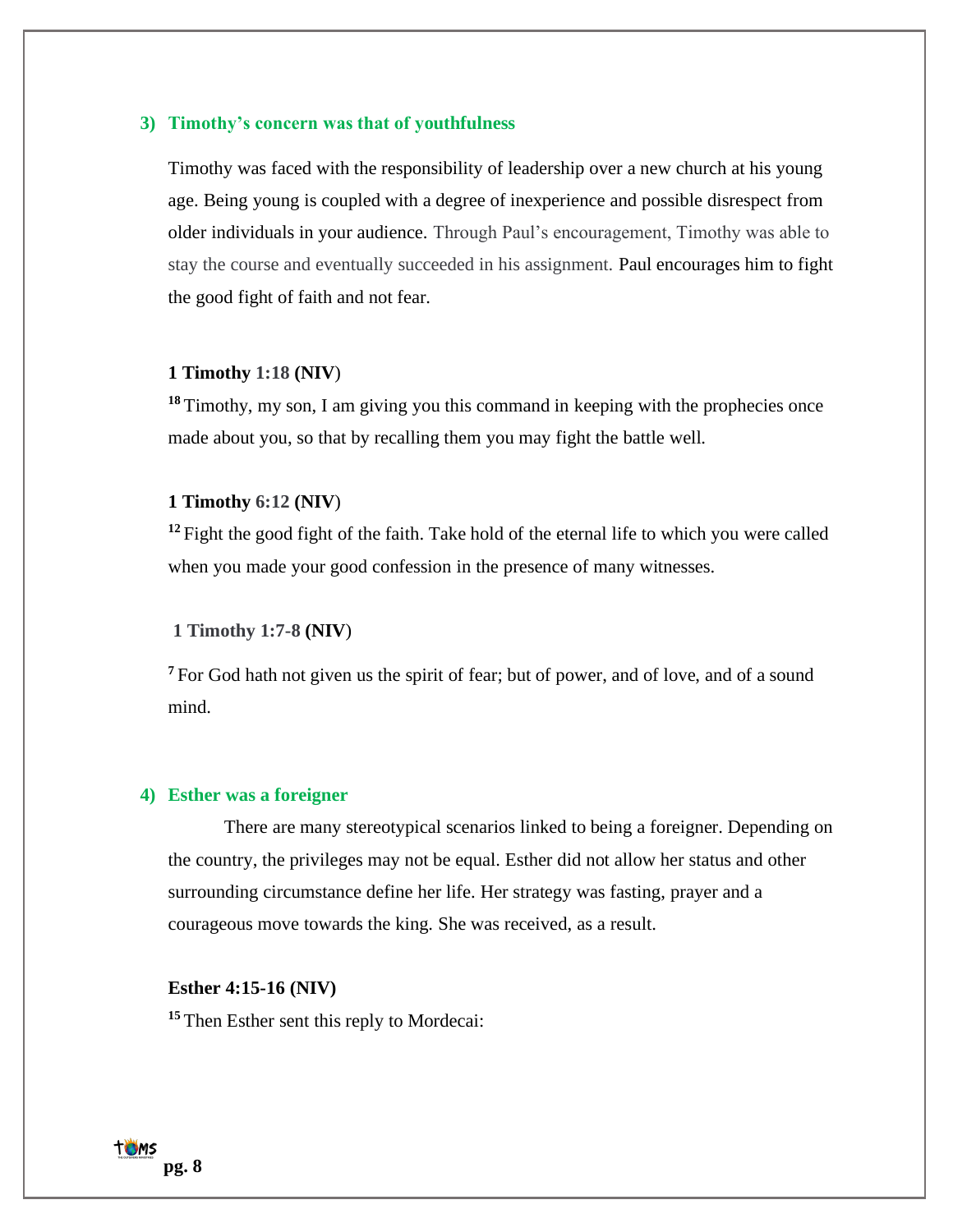**<sup>16</sup>** "Go, gather together all the Jews who are in Susa, and fast for me. Do not eat or drink for three days, night or day. I and my attendants will fast as you do. When this is done, I will go to the king, even though it is against the law. And if I perish, I perish."

# **Esther 5:2 (NIV)**

**<sup>2</sup>** When he saw Queen Esther standing in the court, he was pleased with her and held out to her the gold scepter that was in his hand. So Esther approached and touched the tip of the scepter.

# **5) Onesimus was an ex-slave and ex-convict**

Paul pleads to Philemon on behalf of Onesimus, asking Philemon to receive Onesimus not as a slave, rather a fellow brother in the Lord. Paul in this epistle, called on Philemon to credit his account on any charges owed by Onesimus to Philemon and him (Paul) will pay on behalf of Onesimus. Onesimus met Paul in prison where he received his transformation. When anyone receives the message of salvation, it is required that they go back and spread the good news. Paul mediated the gap between Philemon and Onesimus.

## **Philemon 1:8-11 (NIV)**

**<sup>8</sup>** Therefore, although in Christ I could be bold and order you to do what you ought to do,

<sup>9</sup> yet I prefer to appeal to you on the basis of love. It is as none other than Paul—an old man and now also a prisoner of Christ Jesus—

**<sup>10</sup>** that I appeal to you for my son Onesimus, who became my son while I was in chains.

**<sup>11</sup>** Formerly he was useless to you, but now he has become useful both to you and to me.

There are many scriptural examples that can be examined. However, based on the examples we have seen so far, we can safely conclude that God does not chose the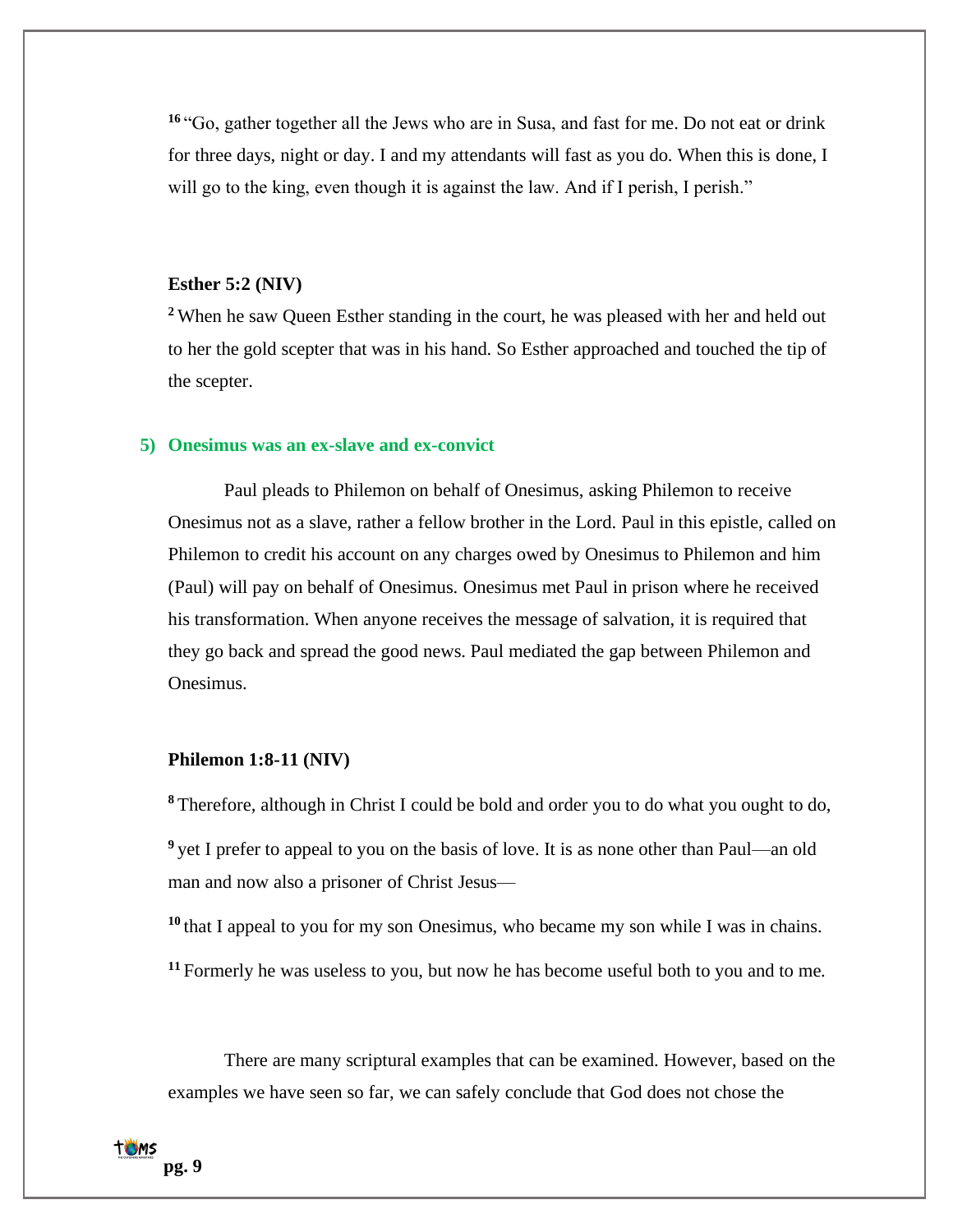"perfect" for His assignment (s). Every individual face unique challenge nevertheless, the Lord has a solution for each of us. For Moses' challenge, God promised Moses that He will be with Him; God provided a helper (Aaron) and gave Moses a staff to perform signs. For Gideon, the Lord reassured Gideon that He was with him and re-established his identity (calling Gideon, the mighty man of valor). Fasting, prayer and a courageous move towards the king was Esther's move to gain her audience as she solely depended on God. Paul was used by God to encourage Timothy and as a mediator between Philemon and Onesimus.

Just as the Lord prepared His children in the past to be listened to, He is preparing you, using unique strategies so that your audience will listen to you. Your cooperation is necessary and needed during the season when the Lord prepares you for the audience, He is assigning you to. Glory to God!

# **Today**

In addition to every unique strategy or strategies that the Lord gives us today, we should consider the following.

## **1) Receive the approval of God.**

God approved Jesus prior to Him starting His assignment.

#### **Matthew 3:16-17 (NIV)**

**<sup>16</sup>** As soon as Jesus was baptized, he went up out of the water. At that moment heaven was opened, and he saw the Spirit of God descending like a dove and alighting on him. **<sup>17</sup>** And a voice from heaven said, **"This is my Son, whom I love; with him I am well pleased."**

# **2) Minister Jesus Christ.**

Jesus Christ is the fulfillment of the Law (Moses) and the Prophet (Elijah). He is the balance we need in any assignment.